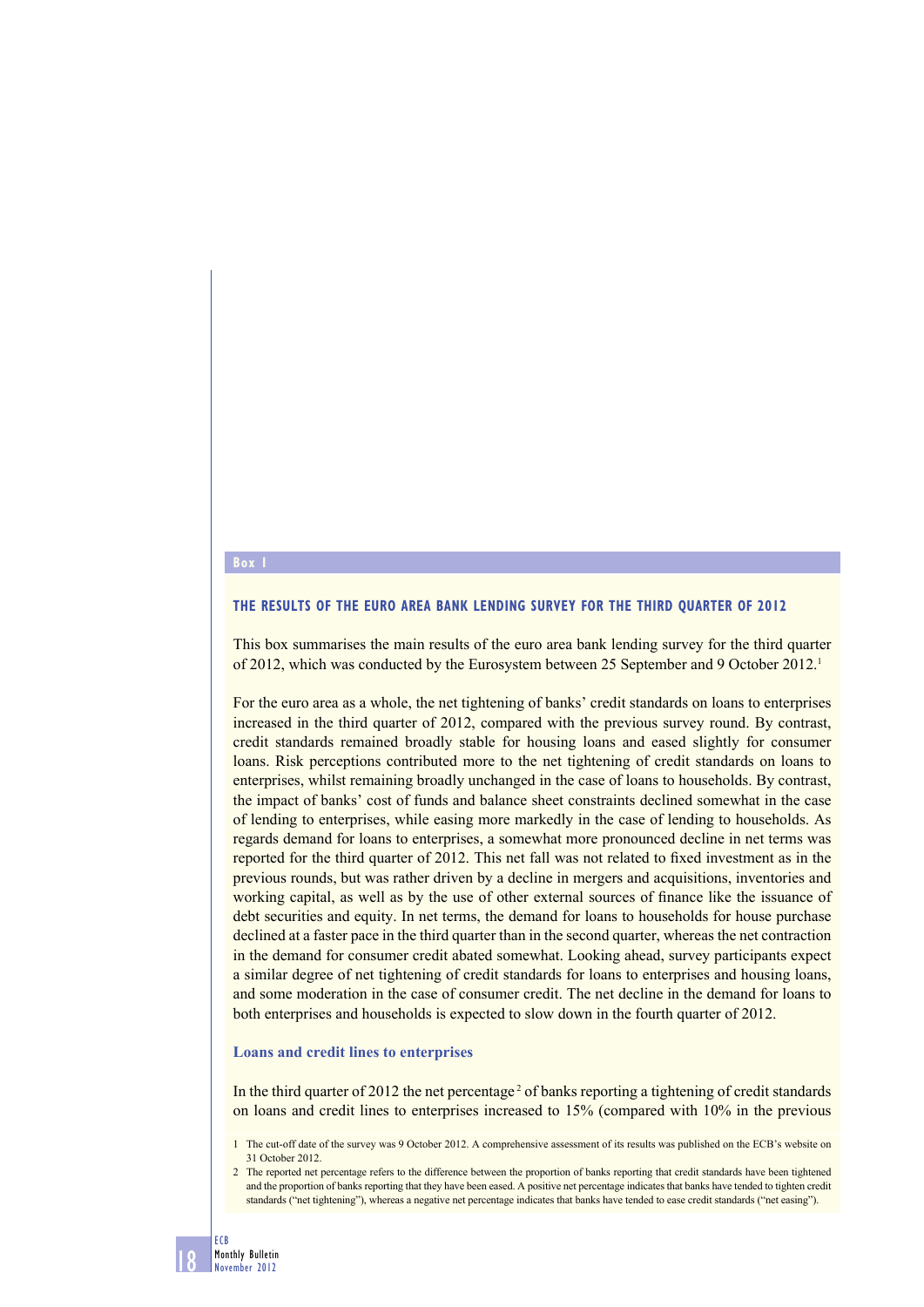Monetary and financial developments





quarter; see Chart A). The tightening of credit standards was stronger than expected in the survey three months earlier (10%). It increased in net terms both on short-term loans and on long-term loans. In addition, the net tightening of credit standards for loans to small and medium-sized enterprises (SMEs) increased, whereas it remained broadly stable for loans to large firms.

Looking at the underlying factors, the net percentage of euro area banks reporting that cost of funds and balance sheet constraints contributed to a tightening of credit standards declined to 3% in the third quarter of 2012 from 7% in the second quarter. On balance, there was some moderation in the contribution of banks' capital positions (7%, down from 11% in the second quarter), banks' access to market funding (3%, after 6% in the previous quarter) and banks' liquidity positions (-2%, down from 3%). At the same time, the tightening impact from banks' capital positions remained larger than for the other two factors, indicating banks' ongoing need for balance sheet adjustment. By contrast, the impact of risk perceptions on the tightening of credit standards increased, driven mainly by more negative expectations regarding general economic activity  $(28\%$ , after  $22\%$  in the second quarter of 2012) and industry-specific risks  $(30\%$ , after 24% in the second quarter). The impact of collateral risk moderated somewhat, whereas other factors, such as competitive pressures from other banks and non-banks, even contributed to a net easing of credit standards in the third quarter of 2012.

The increase in net tightening reported by euro area banks was reflected in an increase in the widening of margins on riskier loans (see Chart B), while other lending terms and conditions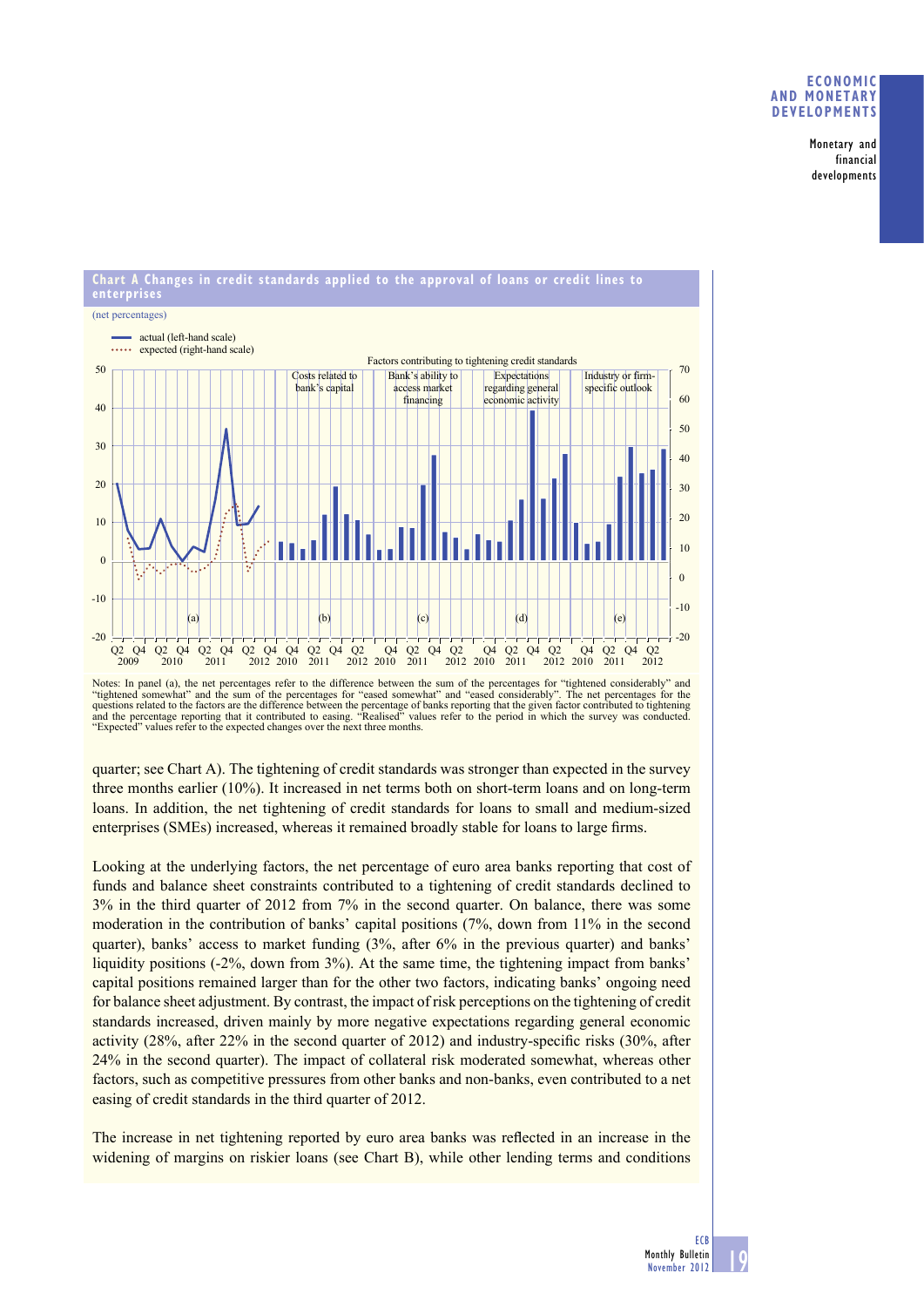

Note: The net percentages refer to the difference between the sum of the percentages for "tightened considerably" and "tightened somewhat" and the sum of the percentages for "eased somewhat" and "eased considerably".

remained broadly unchanged. The widening of margins on average loans changed little compared with the second quarter (23%, after 25%), while margins on riskier loans increased strongly after having decreased for two consecutive rounds (to 44%, up from 32%), suggesting a more pronounced degree of risk-related price differentiation by banks across borrowers. The net tightening for other terms and conditions (e.g. non-interest charges, loan size and maturity, and collateral requirements) remained broadly unchanged.

Looking ahead, on balance, euro area banks expect a similar degree of net tightening of credit standards for loans to enterprises in the fourth quarter of 2012 (at 13%). Some further tightening is expected to affect large firms  $(10%)$  more than SMEs  $(7%)$ , as well as primarily long-term loans.

In the third quarter of 2012 the net decline in the demand for loans from enterprises was stronger than in the second quarter (-27%, after -25%). The decline was stronger than expected by respondents in the previous survey round (-8%). Moreover, the net decline in the demand for loans appeared to have been broadly similar for large firms and for SMEs  $(-24\% \text{ and } -23\%)$ respectively), but stronger for long-term loans than for short-term loans (-24% and -17% respectively).

According to survey participants, the net fall in demand was mainly driven by a substantial negative impact from mergers and acquisitions (-17%, down from -13%) and inventories and working capital  $(-11)$ %, down from  $-4\%$ ). The use of other external sources of finance also contributed to the more pronounced net decline in demand for loans. On balance, euro area banks reported a stronger contribution to the net decline in demand stemming from issuance of debt securities (-5%, after 0% in the second quarter of 2012), issuance of equity (-2%, after 2% in the second quarter) and loans from non-banks (-2%, after -1%). By contrast, the negative impact on the financing needs of firms from fixed investment and from internal sources of financing contributed somewhat less to the net decline in demand for loans.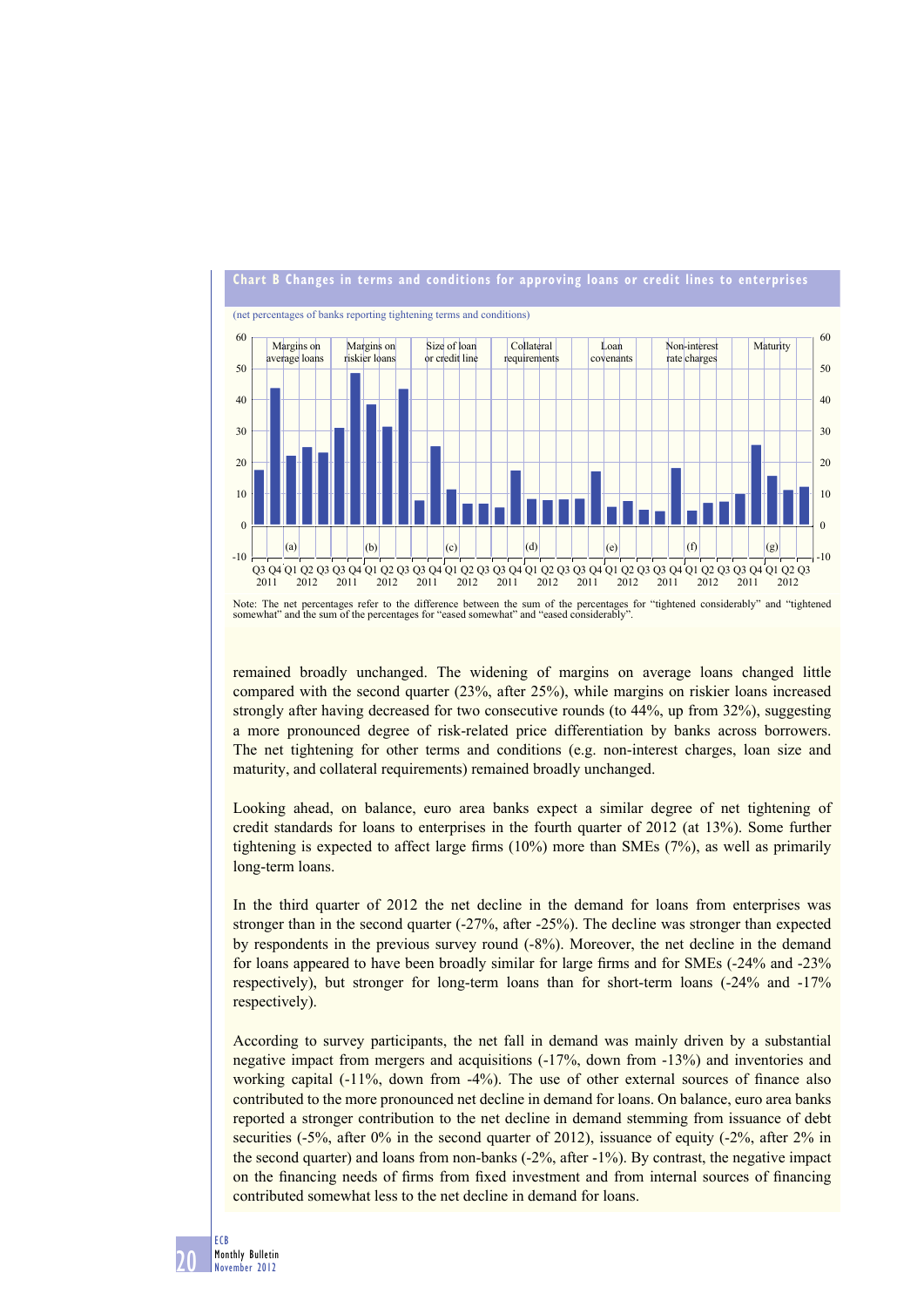Monetary and financial developments



Notes: In panel (a), the net percentages refer to the difference between the sum of the percentages for "increased considerably" and "increased somewhat" and the sum of the percentages for "decreased somewhat" and "decreased considerably". The net percentages for the questions related to the factors are the difference between the percentage of banks reporting that the given factor contributed to an increase in demand and the percentage reporting that it contributed to a decline. "R was conducted. "Expected" values refer to the expected changes over the next three months.

Looking ahead, banks expect a considerably smaller net decline in the demand for corporate loans in the fourth quarter of 2012 (-10%). The net decline in demand is expected to apply to a somewhat greater extent to large firms  $(-9%)$  than to SMEs  $(-6%)$  and to affect long-term loans (-11%) more markedly than short-term loans (-4%).

## **Loans to households for house purchase**

In the third quarter of 2012 the net percentage of banks reporting a tightening of credit standards for loans to households for house purchase decreased slightly to 12% from 13% in the second quarter (see Chart D). This decline was smaller than anticipated in the previous survey round. According to survey participants, the moderate decrease in net tightening in the third quarter was mainly driven by a marked easing in pressures from cost of funds and balance sheet constraints (to 9% in net terms, from 14% in the second quarter), whereas the impact of both the general economic outlook and housing market prospects remained broadly unchanged. As in the previous round, competitive pressures were reported to have remained neutral.

Terms and conditions on housing loans exhibited a mixed behaviour across price and nonprice categories in the third quarter of 2012. While margins on average loans remained broadly stable (14%, after 15% in the second quarter of 2012), margins on riskier loans declined slightly (19%, down from 21%). Responses regarding non-price terms and conditions point to a slight tightening in the case of loan-to-value ratios and non-interest rate charges, and some moderation for the maturity of loans (3%, down from 5%).

Looking ahead, banks expect a somewhat lower degree of net tightening of credit standards for loans for house purchase (9%) for the fourth quarter of 2012.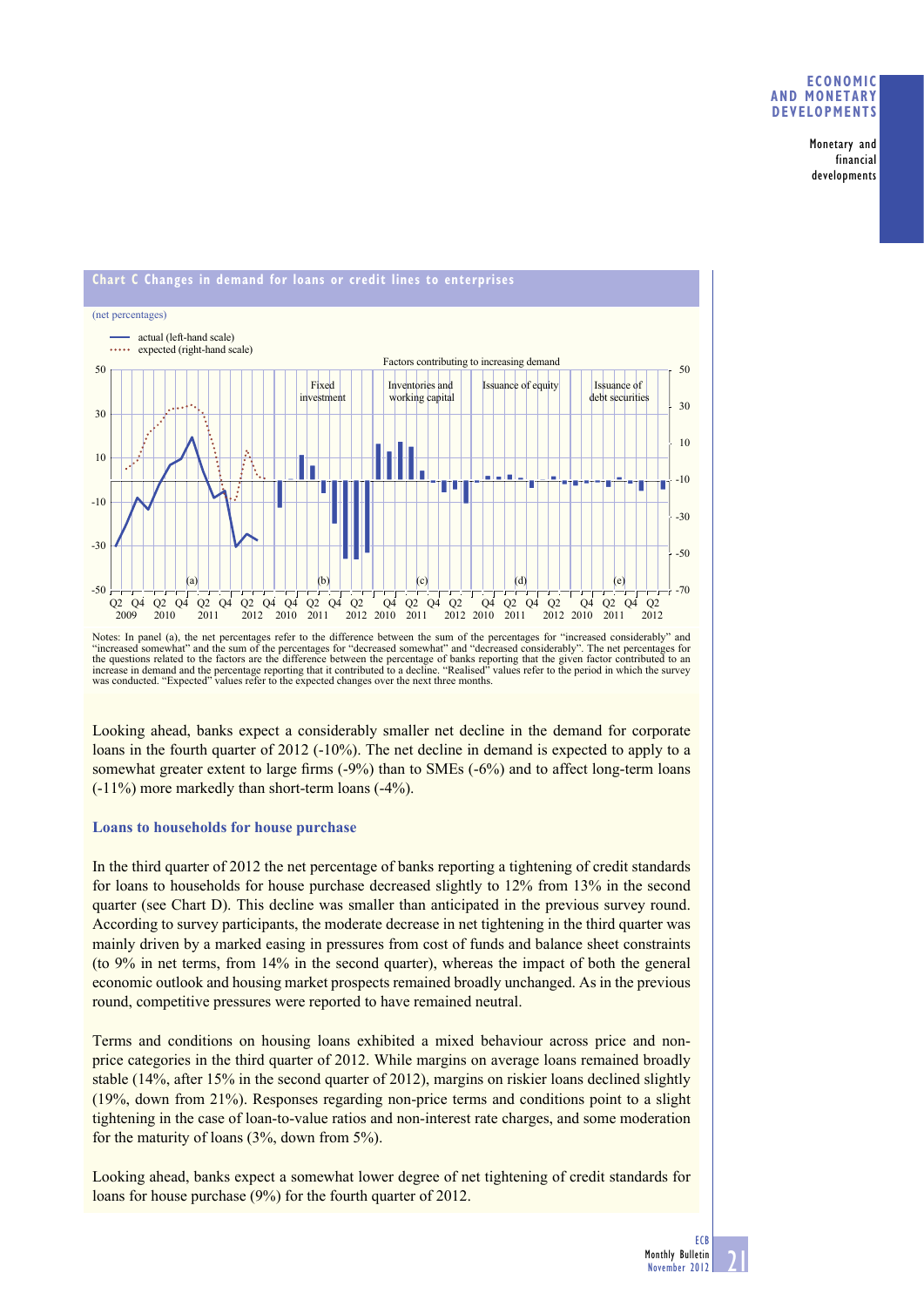

As for loans to enterprises, euro area banks reported in net terms a more pronounced contraction in the demand for housing loans (-25%, after -21% in the second quarter of 2012; see Chart E). While the ongoing deterioration of housing market prospects (-14%, after -25%) and consumer confidence (-23%, after -27%) contributed to this net decline to a lesser extent than in the

## **Chart E Changes in demand for loans to households for house purchase and consumer credit**



Notes: The net percentages refer to the difference between the sum of the percentages for "increased considerably" and "increased<br>somewhat" and the sum of the percentages for "decreased somewhat" and "decreased considerabl

22 ECB Monthly Bulletin November 2012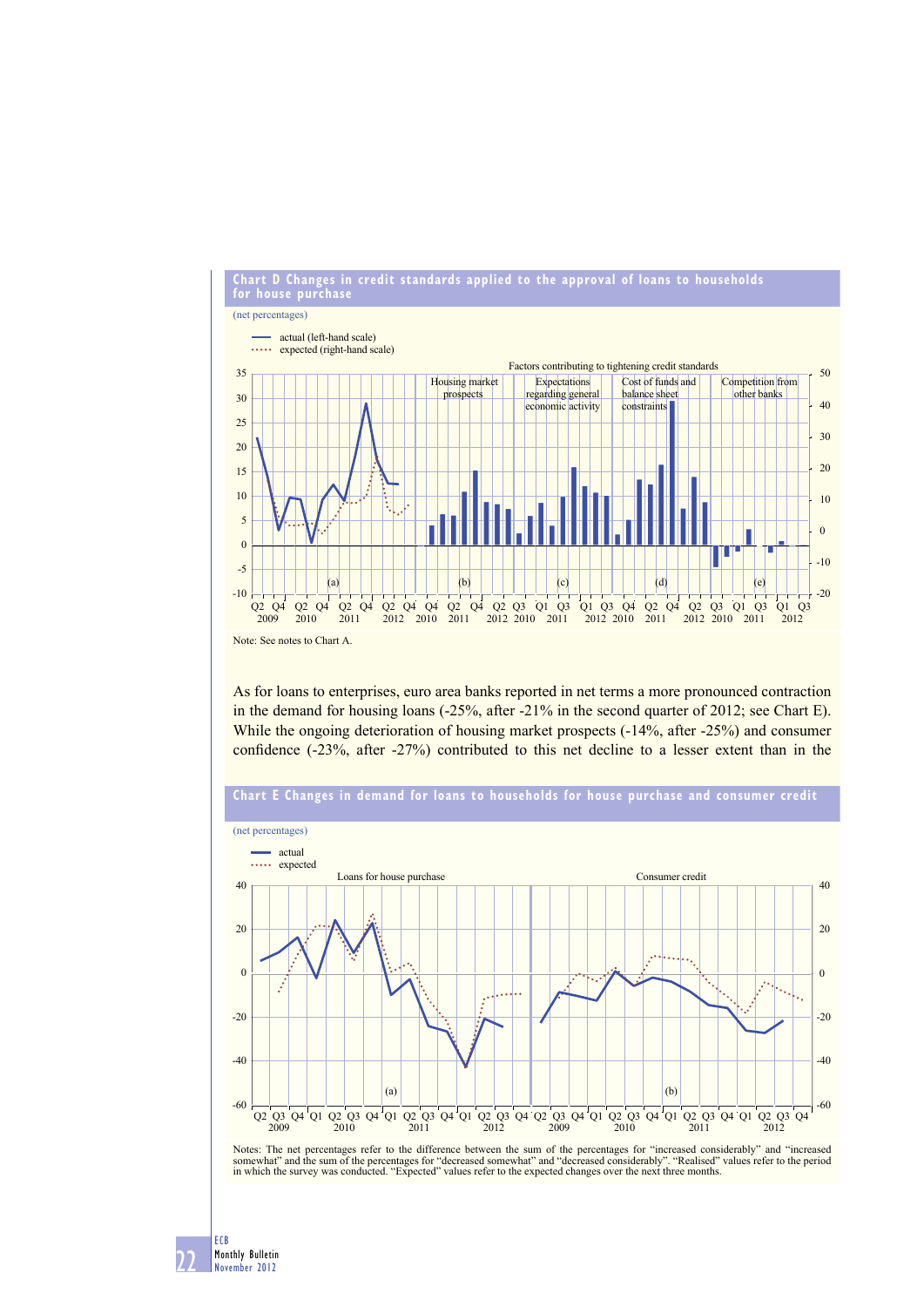Monetary and financial developments

previous round, the use of household savings as an alternative source of finance contributed somewhat more strongly to the net decline in demand for housing loans (-9%, after -8%).

Looking ahead, banks expect a further net decline in the demand for housing loans (-9%) for the fourth quarter of 2012, albeit at a slower pace than in the third quarter of the year.

## **Consumer credit and other lending to households**

For the third quarter of 2012 euro area banks reported a mild decline in the net tightening of credit standards (3%, down from 7%; see Chart F). Pressures from cost of funds and balance sheet constraints on credit standards eased to 1%, from 8% in the second quarter of 2012. While risk perceptions related to the economic outlook remained broadly unchanged, those related to consumers' creditworthiness declined (to 4%, from 7%). With regard to terms and conditions on consumer credit, banks reported, on balance, that the widening of margins on both riskier and average consumer loans increased slightly (to 14% and 13% respectively). The contribution of non-price terms and conditions on consumer credit remained broadly neutral.

Looking ahead, in net terms, only 2% of banks expect a further tightening of credit standards on consumer credit and other lending to households in the fourth quarter of 2012.

In the third quarter of 2012 the demand for consumer credit continued to decline in net terms, albeit at a slower pace than in the previous round (-22%, after -27% in the previous quarter; see Chart E). This was mainly explained by a deceleration in the decline of household spending on durable consumer goods (-18%, after -28% in the second quarter) and in the decrease in consumer confidence  $(-22\%, \text{ after } -26\%).$ 

Looking ahead, banks expect a substantial slowdown in the net decline in demand for consumer credit in the fourth quarter of 2012 (-12%).



**Chart F Changes in credit standards applied to the approval of consumer credit and other**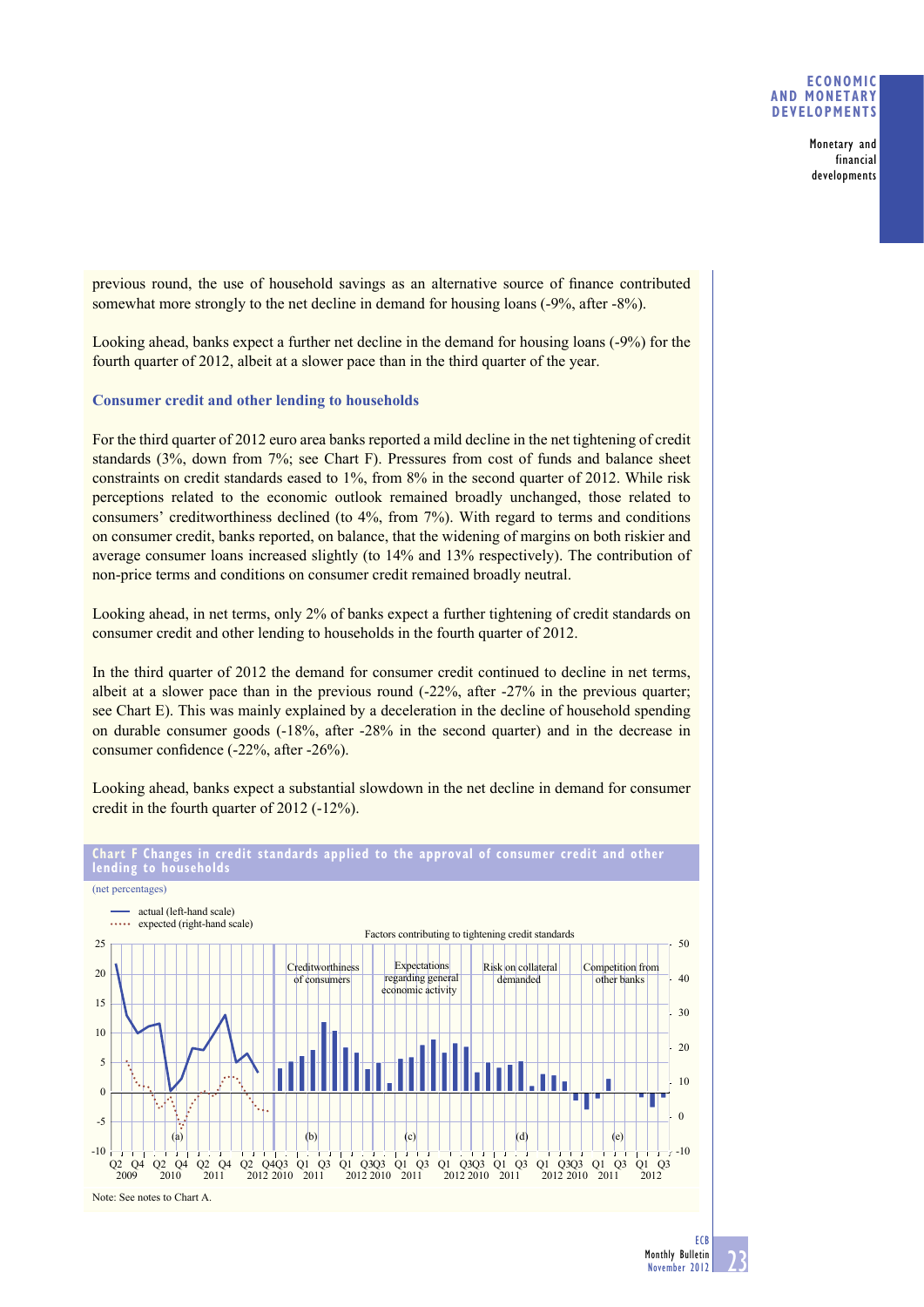

# **Chart G Change in the access to wholesale funding over the past three months**

Note: The net percentages are defined as the difference between the sum of the percentages for "deteriorated considerably" and "deteriorated somewhat" and the sum of the percentages for "eased somewhat" and "eased considerably".

## Ad hoc question on the impact of the financial turmoil

As in previous survey rounds, the October 2012 bank lending survey contained an ad hoc question aimed at assessing the extent to which the financial market tensions affected banks' access to retail and wholesale funding markets in the third quarter of 2012, and the extent to which they might still have an effect in the fourth quarter of the year.

On balance, euro area banks reported an improvement in their access to retail and wholesale funding across most categories compared with the second quarter of 2012. Banks reported a net easing in their access to retail funding, money markets and debt securities (see Chart G). In addition, conditions for securitisation appeared to have deteriorated considerably less in the third quarter of 2012, both for true-sale securitisation and for banks' ability to transfer risks off their balance sheets (synthetic securitisation). Looking ahead, euro area banks expect a further net easing in market access in the case of retail funding, money markets and debt securities, whereas for securitisation they expect a further net deterioration in market access in the fourth quarter of 2012.

**Ad hoc question on the impact of the sovereign debt crisis on banks' funding conditions and credit standards**

The October 2012 survey also included an ad hoc question aimed at assessing the impact of the sovereign debt crisis on banks' funding conditions and their credit standards. On average, only 11% of euro area banks in net terms – compared with 22% in the second quarter of  $2012$  – attributed the deterioration in funding conditions to the sovereign debt crisis through either direct